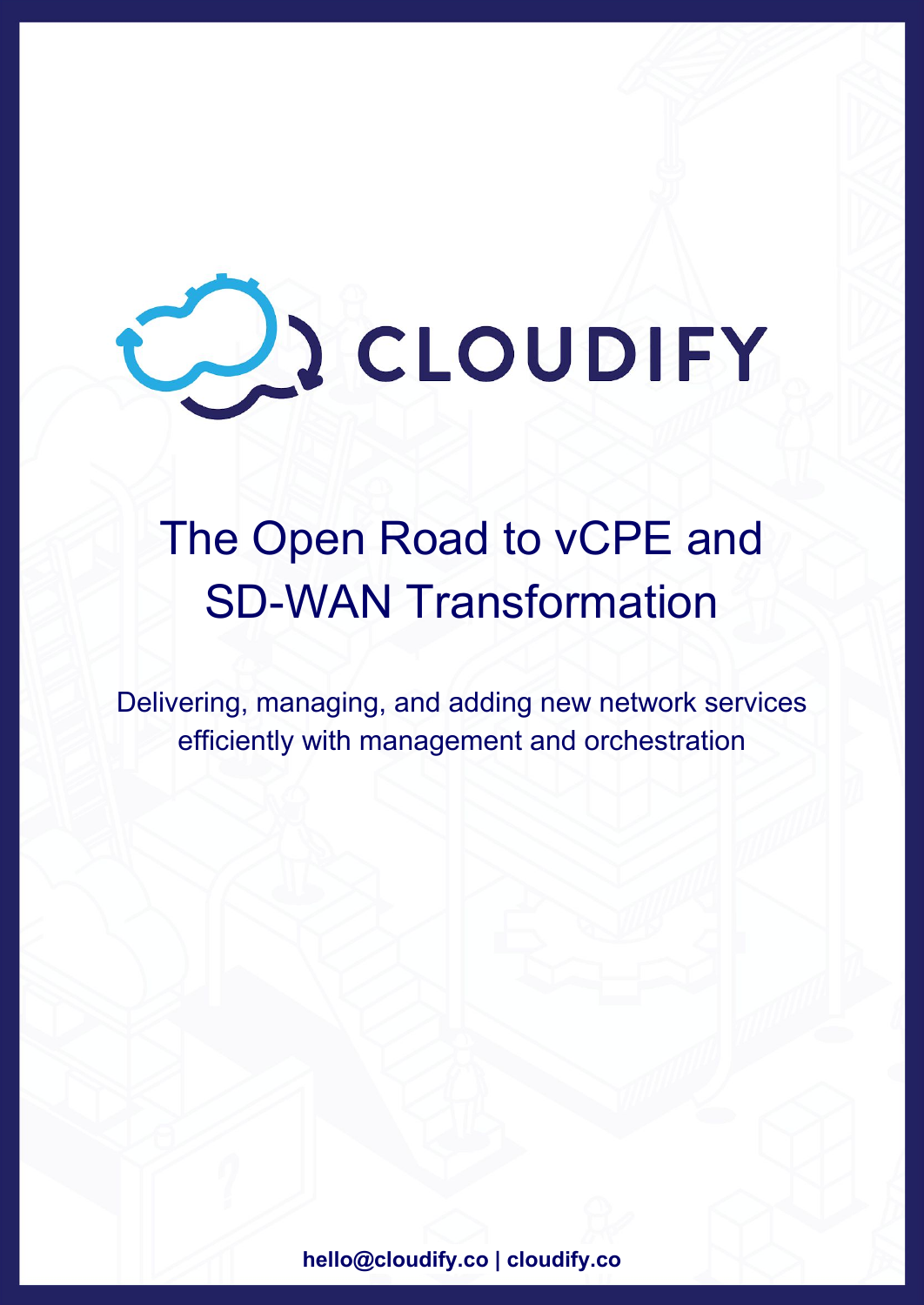## Table Of Contents

| <b>Introduction</b>                         | $\boldsymbol{2}$    |
|---------------------------------------------|---------------------|
| The road to virtual CPE                     | $\mathbf{2}$        |
| The essential virtual: vCPE                 | 3                   |
| <b>SD-WAN tech in brief</b><br>The Benefits | 4<br>$\overline{4}$ |
| The transition                              | 4                   |
| Virtual CPE deployment (including SD-WAN)   | 5                   |
| <b>Models of deployment</b>                 | 6                   |
| Centralized                                 | 6                   |
| <b>Distributed</b>                          | 6                   |
| <b>Hybrid</b>                               | 6                   |
| <b>Management and orchestration</b>         | 6                   |
| The future lies in SD-WAN and vCPE          | $\overline{7}$      |

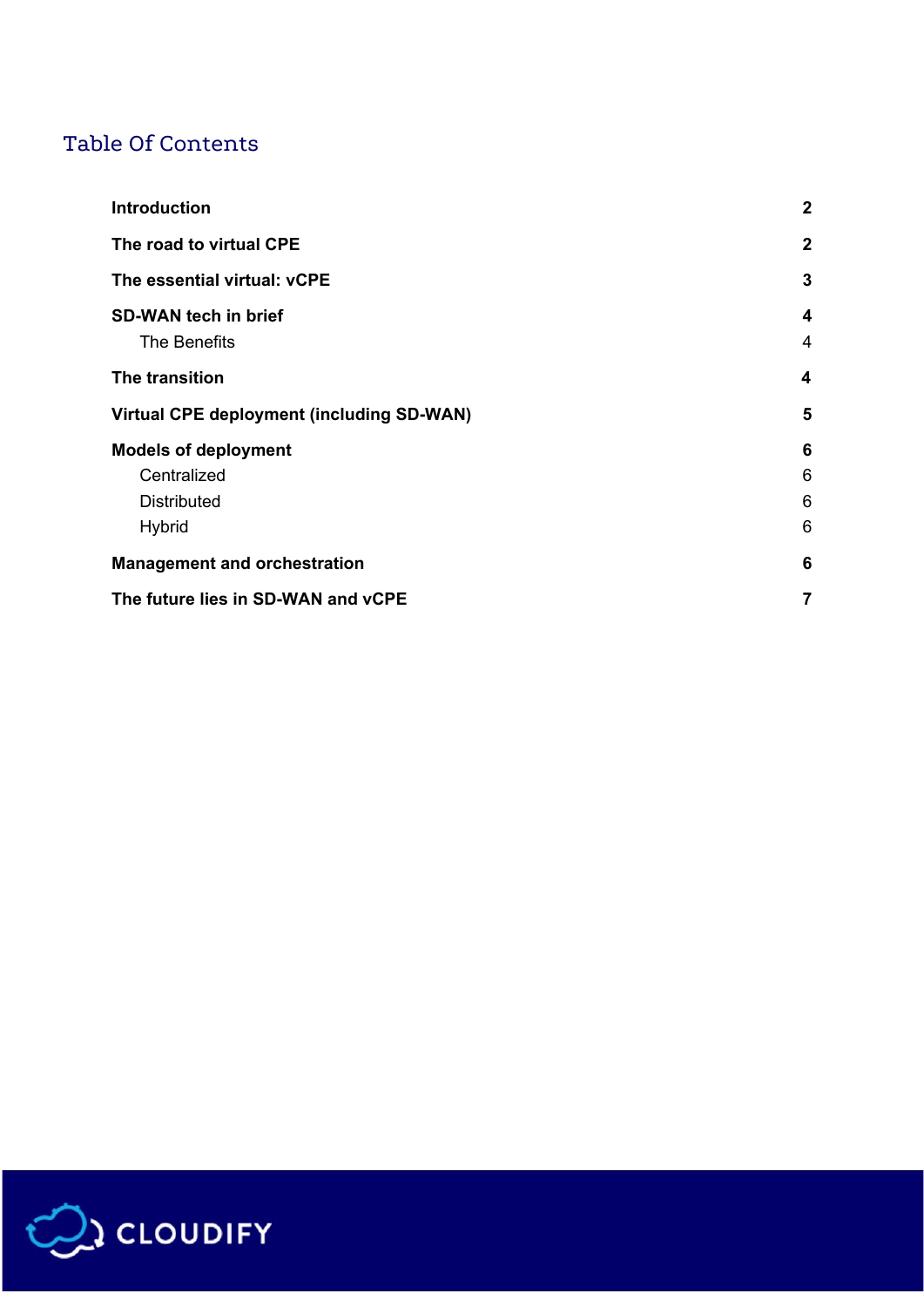#### <span id="page-2-0"></span>Introduction

With the development of cloud services, SaaS, and software-defined networks, more and more traffic is being forced over the public internet, and people and enterprises are increasingly dependent on staying connected. Because of this, organizations have been pushed to extend their network to more people, places, and locations than ever before.

Given this situation, enterprise WAN architecture must change significantly in order to support these additional needs. We have seen leased lines and frame relay networks, both relevant in the past, the currently predominant fully meshed MPLS and WAN services, and the newest hybrid WAN services based on MPLS and the internet. But it is clear is that these legacy WAN solutions, based on wired connections and dedicated hardware resources, cannot answer to the growing needs for fast reaction times, scalability, and efficiency. Nor are these solutions cost effective and able to support a number of different network services. Enter software-defined WAN: the resolution to network challenges enterprises presently face.

The development of virtual network functions (VNFs) also offers many possibilities for service providers to deliver an innovative and cost-effective way of managing services. As with WAN, customer premises equipment (CPE), the most important component for delivering service to end users, has experienced an evolution as well. And this evolution can be seen in the use of virtual CPE, deployed in cloud or on premises, as a part of a faster and more scalable solution for companies today.

Combining [SD-WAN](https://cloudify.co/2018/02/15/comparing-open-vcpe-sd-wan-closed-proprietary-solutions/) and [virtual](https://cloudify.co/product/open-vcpe-solution) CPE opens up even further opportunities for organizations to transform their WAN solutions and for service providers to increase their revenue streams. This trend also transforms how service is delivered to end users by utilizing their own cloud.

## <span id="page-2-1"></span>The road to virtual CPE

Traditionally, the most essential part of a service-delivery model that provides any service to an end user is customer premises equipment (CPE). Over the years, CPE has shown a lot of weakness in deployment, managing, and service evolution since every CPE has been used for a dedicated service maintained by different systems and configured in most cases on-premises. Because of this, the ability to innovate delivered services was highly dependant on the hardware and software deployed via the CPE device on the end user's premises. At the same time, there was added complexity and cost for the service provider due to having to manage and maintain separate CPEs for the many different client systems deployed along with increased time to market for delivering service. This delivery model is time consuming since every CPE needs to be shipped to the end user's location and configured manually, meaning that a skilled professional must be on site as the customer may not be aware of how to do this.

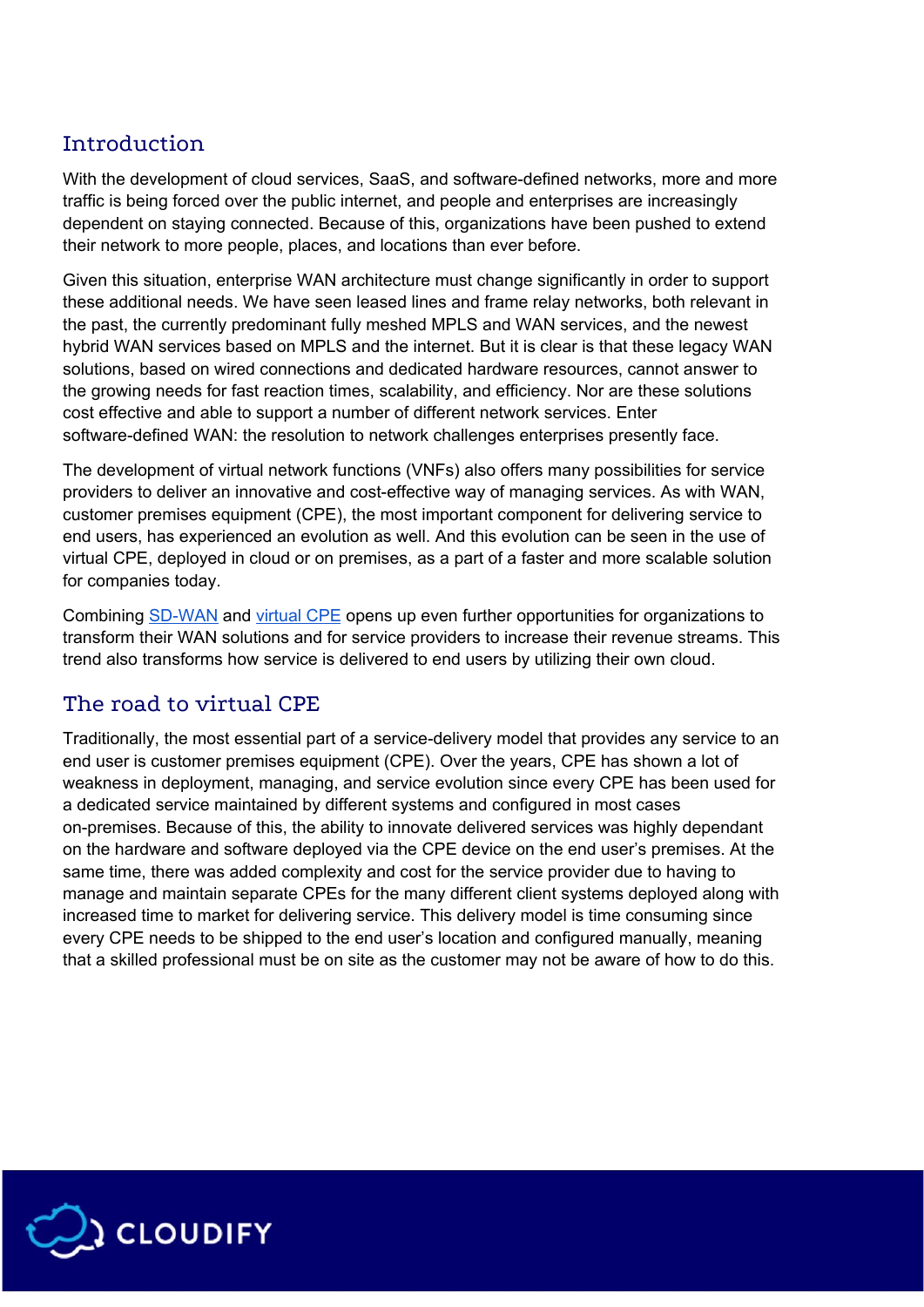

according to needs.

#### <span id="page-3-0"></span>The essential virtual: vCPE

But in today's competitive environment, in which there is an ever-increasing demand for efficiency, speed, and flexibility, a service delivery model must evolve and follow the growth in virtualization and cloud capabilities. A solution can be found in the use of virtual customer premises equipment (vCPE). This concept brings the possibility for service providers to keep some of the networking and service-related function, allowing them the ability to roll out service faster and without the need for a CPE upgrade, change, or on-premise reconfiguration. The new [vCPE](https://cloudify.co/whitepapers/use-NFV-deploy-universal-CPE) model allows service providers to manage and maintain end-user network infrastructure from a centralized location and thus provide network service on demand.



*Open vCPE & SD-WAN Solution powered by Cloudify (click to play)*

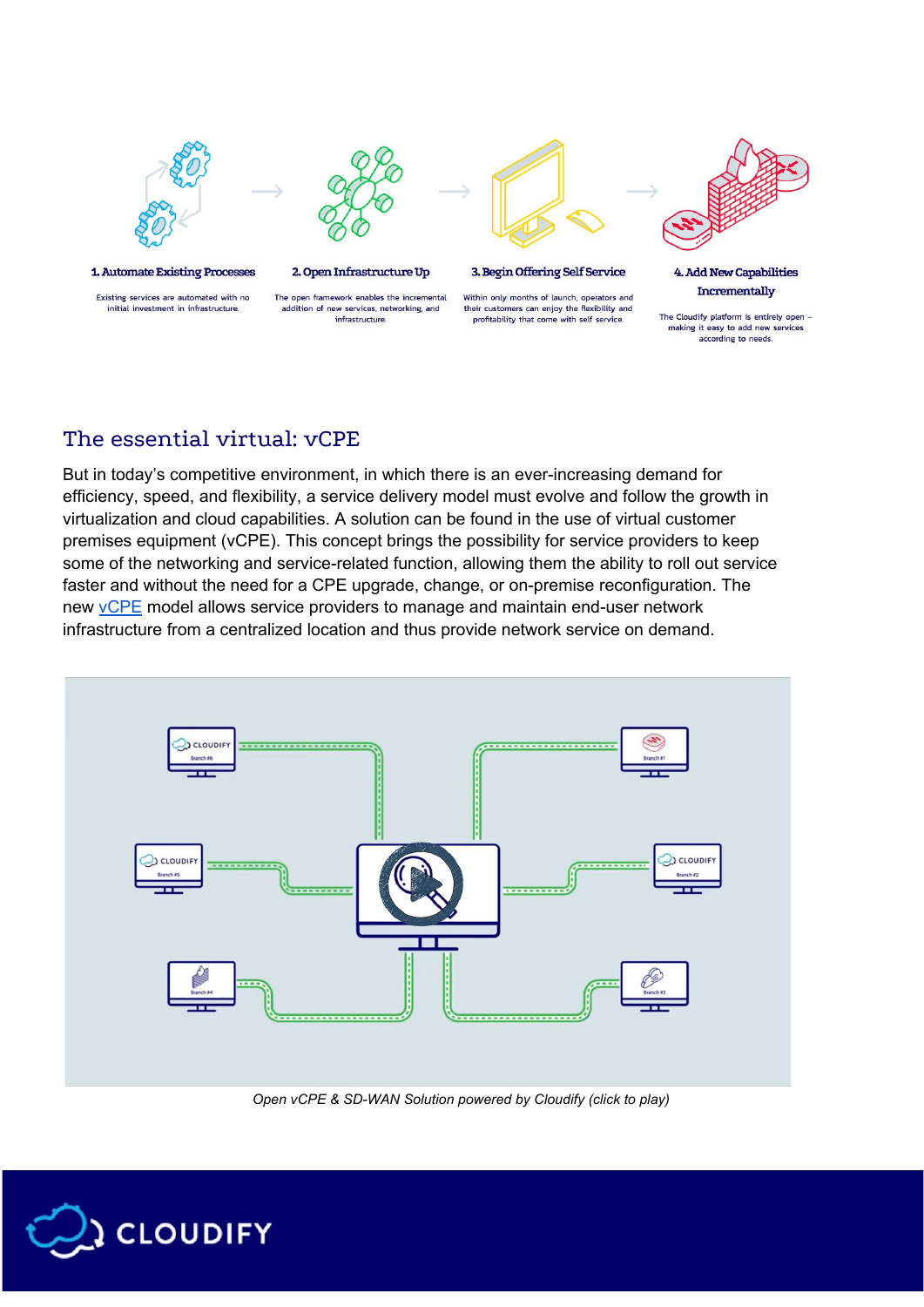With the migration toward virtual CPE as one of the top use cases of NFV, service providers can benefit from  $SDN-NFV$  architecture and the deployment of their own cloud offering software-defined WAN in combination with vCPE. This reduces operational costs and gives them the opportunity to grow and increase their revenue streams. The deployment of vCPE also simplifies the configuration, operation, troubleshooting, and maintenance of services to end users as well as eliminates the need for deploying expensive proprietary CPEs.

Swapping of traditional CPE for vCPE enables service providers to offer and orchestrate personalized services that can be delivered instantly and provisioned automatically. This also allows end users to manage, demand, and maintain their service from a self-service portal, which leads to faster service deployment or any service change that may be needed. Of course, the extent to which all of these benefits can be achieved depends on how the service provider's cloud architecture is developed and the level of automation and orchestration they are able to implement.

## <span id="page-4-0"></span>SD-WAN tech in brief

#### <span id="page-4-1"></span>The Benefits

SD-WAN (software-defined WAN) is a fairly new technology that combines software-defined networks (SDN) and a virtual network function (VNF) in order to deliver a cloud or on-premise WAN solution for an enterprise or different end users. By implementing this innovative solution, network resources are virtualized and decoupled from dedicated hardware giving the possibility of having accelerated service delivered in one wide area network. It also allows for high flexibility and scalability, a big plus for any future need for network growth and expansion.

SD-WAN follows the fundamental principles of SDN, meaning there is a separation of control and the data plane, with a deployed controller as the "brain" of the network and multiple edge routers to deliver on-demand services to the customer at multiple sites. Service orchestration, a very important part of SD-WAN architecture, gives the possibility for service automation and the use of different policies in order to react to any network needs in a timely way. These policies can be applied to each function or to a group of functions in terms of performance requirements, security, or business priority. With the full programmability of SD-WAN, enterprises are able to promptly respond to a network needs, quickly set up service, or extend a network to a new location.

At the same time, by leveraging its programmability, SD-WAN can significantly reduce operational costs for companies, making provisioning of the service simpler and "pre-configured." In addition, via the use of common hardware for different network functions, the virtualization layer, and the combined use of on-premise and cloud resources, enterprises can achieve significant reductions in capex costs as well.

## <span id="page-4-2"></span>The transition

Moving from traditional WAN to SD-WAN does bring certain security requirements due to moving from a centralized to a distributed model that connects many different locations and from private clouds to public ones with direct access to the Internet. This means that connection between all locations must be encrypted, which, in turn, requires security policies that need to be integrated into the solution while maintaining programmability, automation, and

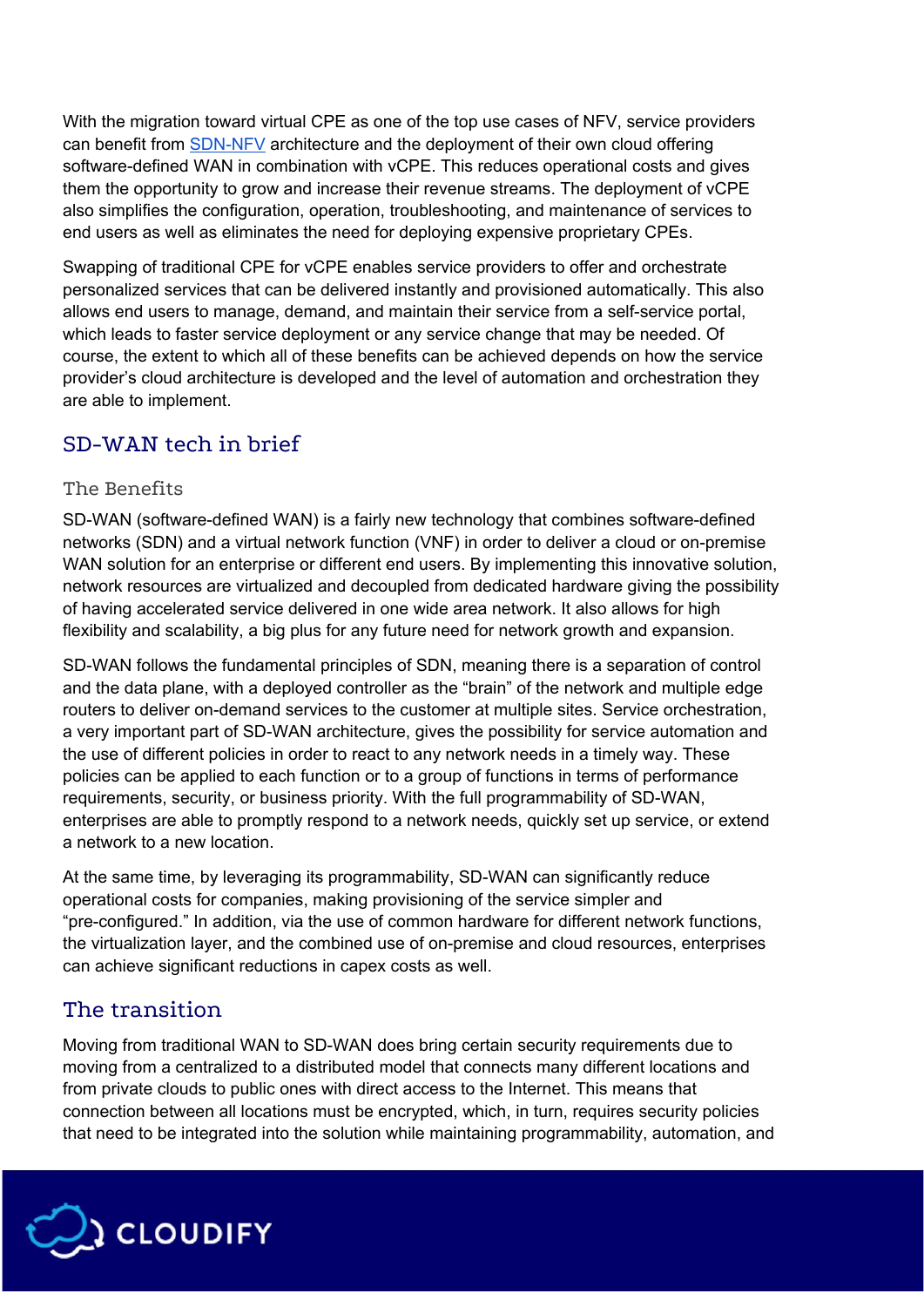the performance of SD-WAN. Since SD-WAN is a developing technology, it can also be considered in a hybrid design. Such a solution can integrate traditional WAN architecture to allow for a slower transition to full SD-WAN, giving enterprises time to adopt the new technology and properly transform their organization in order to fully profit from it.

Because of its design and the use of virtualized network function that can be sliced on demand, SD-WAN allows companies to have a service provider deliver and manage their SD-WAN network rather than own and operate it themselves. In many cases, the deployment of SD-WAN is executed in combination with the deployment of virtual customer premises equipment (vCPE), driven by a company's need to be innovative and efficient without sacrificing business continuity.

## <span id="page-5-0"></span>Virtual CPE deployment (including SD-WAN)

With the development of software-defined networks and VNFs, technologies that should increase flexibility and cost effectiveness, service providers are considering what new service they could offer to end users with the deployment of their own private cloud. On their side, enterprises are trying to find different ways of making their WAN solution become more efficient while also keeping up with new technologies and not losing any functionality.

As a logical answer to these co-existing needs, service providers are adopting vCPE and SD-WAN as two complementary technologies that can be offered to enterprises and different end users as a combined service. Via these two solutions, service providers can deploy complete software-defined solutions to end users, including routing and VPN service, over a virtualized CPE implementing software-defined networks to enable connectivity to an end user's branches and different locations. Service orchestration can also add a high level of automation and thus simplify the service lifecycle, enabling service providers to have control over different locations, and deploy VNFs if needed to answer an end user's needs.



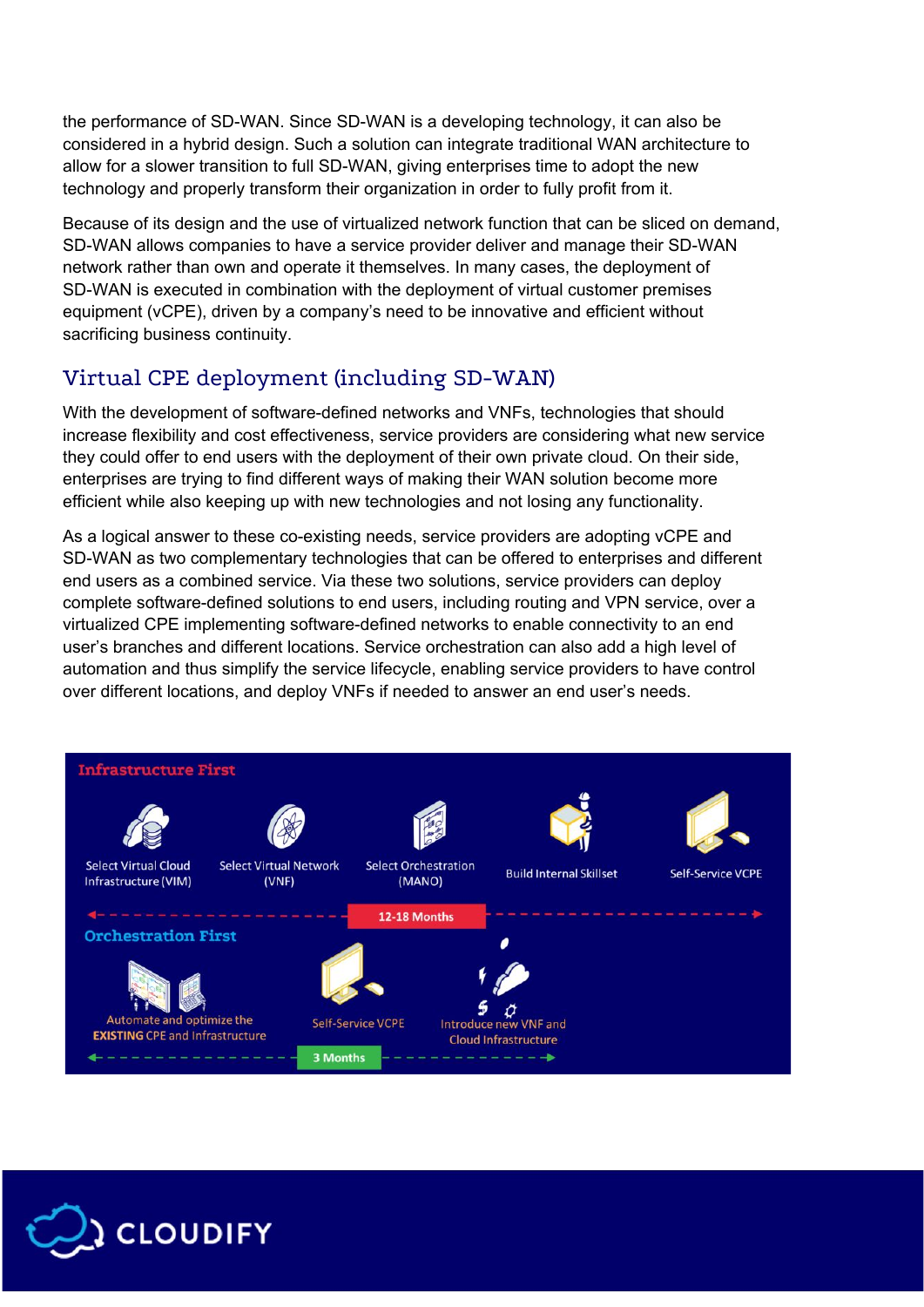# <span id="page-6-0"></span>Models of deployment

There are different models for deployment of virtual CPE: a centralized, distributed, or hybrid solution.

#### <span id="page-6-1"></span>Centralized

Deploying vCPE in a centralized model means that most network functions are abstracted from on-premises equipment and deployed in a service provider's cloud, requiring the end user to have only a connection to a service provider where all services are deployed and delivered. A centralized solution makes service delivery and maintenance simpler for the provider, allowing end users to simply order service on demand or even provision it itself through a self-service portal. This is the best way for service providers to offer managed services and have end-to-end control over service deployed.

#### <span id="page-6-2"></span>Distributed

On the other hand, a distributed model requires some hardware deployment on the end user's premises that can handle deployment of a virtual network function needed for the end user as well as provide WAN functionalities, additional security, and IPsec tunnels to the service provider's cloud. In this way, enterprise customers can deploy VNFs and scale their networks to support business requirements and connect multiple locations at the same time. With the use of a distributed model, end users achieve more security and control over VNFs as well as the ability to deploy VNF distributed over multiple locations but still connected to a service provider's cloud.

#### <span id="page-6-3"></span>Hybrid

Hybrid solutions combine a centralized and distributed deployment, giving the possibility of managing and deploying service either centrally with the service provider or on premise at the end user's location and based on the end user's needs. Using a hybrid cloud benefits all parties since the deployment of network functions can be performed based on network conditions, service policies, and business requirements but can also support a company's need to connect its private cloud to the service provider's public cloud.

## <span id="page-6-4"></span>Management and orchestration

No matter the form of deployment, the most important part of any solution is the role of Management and [Orchestration](https://cloudify.co/product/) as a central place where all policies, service [chaining](https://cloudify.co/2017/03/01/open-source-dynamic-integration-based-vcpe-sdwan-orchestration-service-cloudify.html), automation, and programing are performed. With its ability to control all network resources, service providers, and end users, Management and Orchestration gives the capability to manage and scale the network based on requirements from both sides. Orchestration is also where service-modification requests from the self-service portal arrive and where such requests are processed and on-demand service is sliced. Network function forwarding capabilities and allocation of network resources across all end-to-end locations, as required by the end user and provided by service providers, should be configured on an Orchestrator that controls software-defined WAN.

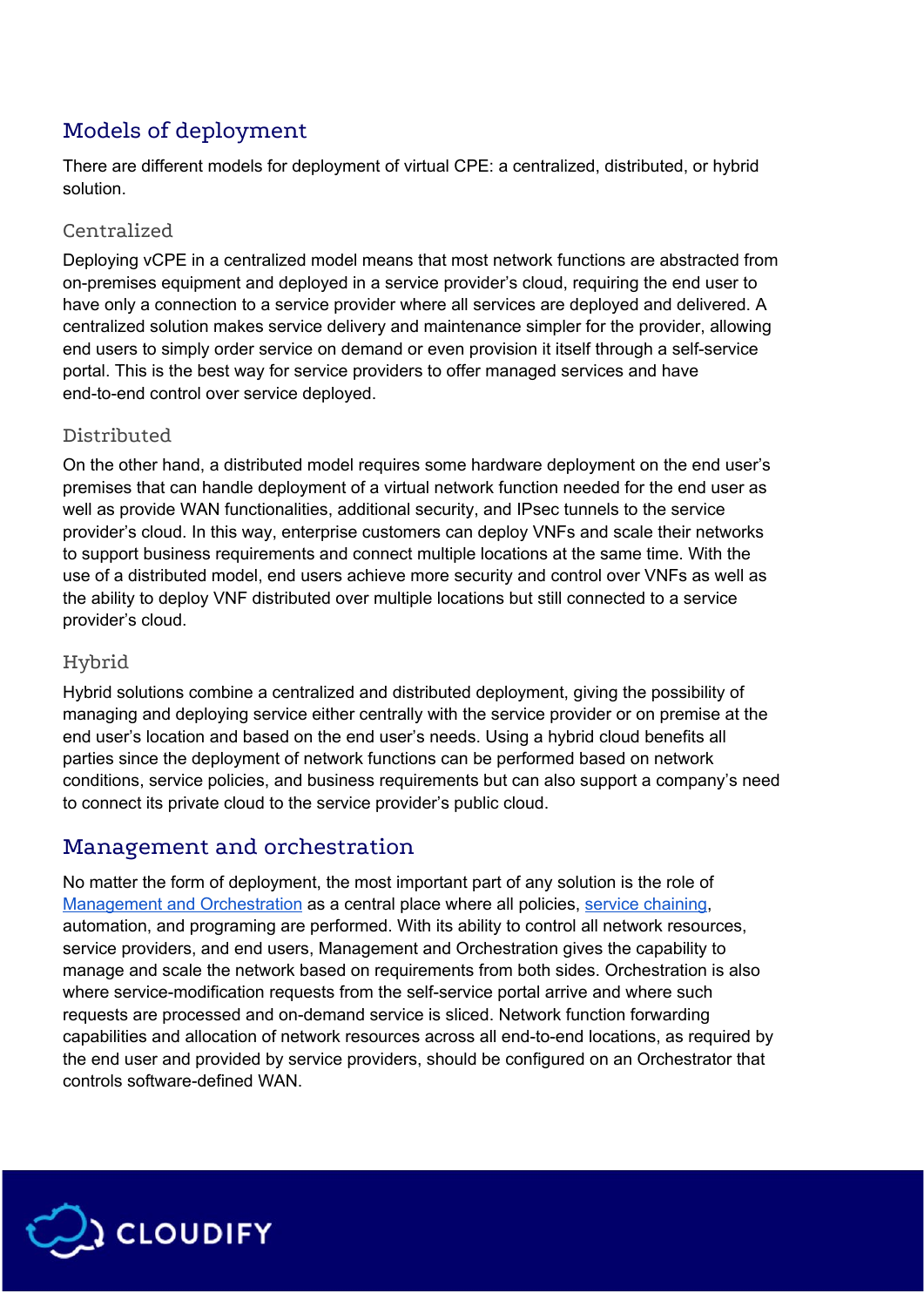

In order to cover the full scope of one WAN solution together with different network functions, the Orchestrator should support multiple network functions and be vendor agnostic. Using an Orchestrator is one of the key enablers to control multiple VNFs and WAN functions through multiple-cloud deployment. And it is key for the automation and service life cycle that are seen as the main reasons for deploying software-defined networks due to the benefits they achieve in cost reductions and fast reaction times to different events in the network.

## <span id="page-7-0"></span>The future lies in SD-WAN and vCPE

Software-defined networks and virtual CPE together enable service providers to increase profitability and establish new revenue streams by providing a new way of delivering and managing services as well as offering new services in a cloud environment. By choosing the right architecture for an enterprise and with careful planning, vCPE and software-defined WAN can support a variety of services. And combining these with VNFs and a self-service portal creates an ecosystem in which any service can be easily deployed and time to market for network services can be significantly decreased from months to days or even hours.

By offering software-defined WAN in combination with virtual CPE, service providers can satisfy a client's networking needs and desire to outsource their network services as well as make them future proof. Cloud services and virtualized network functions are seen as a good solution to building a cost-efficient and scalable enterprise network that can easily adapt and answer to any number of challenges.

The key areas of focus for any service provider are to make its own cloud, based on software-defined technologies and virtualization, capable of adopting and implementing software-defined networks and virtual network functions and deliver services in an innovative, fast, and cost-efficient way. And enterprises themselves need to transform how they operate their network and accept virtual CPEs as a technology that will support the delivery of scalable WAN networks and reduce the costs of maintaining WAN networks as well.